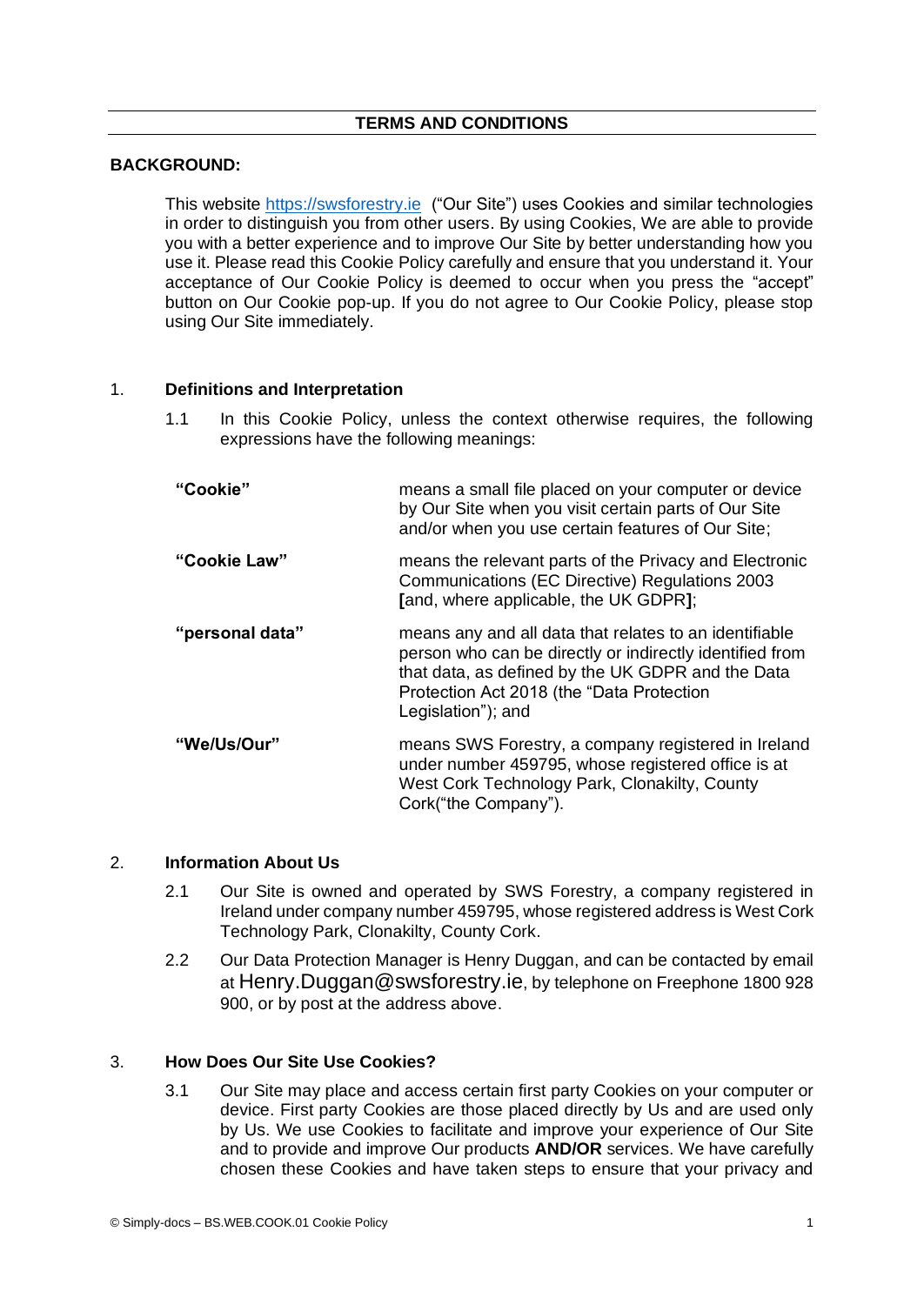personal data is protected and respected at all times.

3.2 By using Our Site, you may also receive certain third party Cookies on your computer or device. Third party Cookies are those placed by websites, services, and/or parties other than Us.

We use cookies for a number of different purposes. Some cookies are necessary for technical reasons; some enable a personalized experience for both visitors and registered users; and some allow the display of advertising from selected third party networks.

For more details, please refer to section 4 below.

- 3.3 All Cookies used by and on Our Site are used in accordance with current Cookie Law. We may use some or all of the following types of Cookie:
	- 3.3.1 Strictly Necessary Cookies

A Cookie falls into this category if it is essential to the operation of Our Site, supporting functions such as logging in, your shopping basket, and payment transactions.

3.3.2 Analytics Cookies

It is important for Us to understand how you use Our Site, for example, how efficiently you are able to navigate around it, and what features you use. Analytics Cookies enable us to gather this information, helping Us to improve Our Site and your experience of it.

3.3.3 Functionality Cookies

Functionality Cookies enable Us to provide additional functions to you on Our Site such as personalisation and remembering your saved preferences. Some functionality Cookies may also be strictly necessary Cookies, but not all necessarily fall into that category.

3.3.4 Targeting Cookies

It is important for Us to know when and how often you visit Our Site, and which parts of it you have used (including which pages you have visited and which links you have visited). As with analytics Cookies, this information helps us to better understand you and, in turn, to make Our Site and advertising more relevant to your interests. **[**Some information gathered by targeting Cookies may also be shared with third parties.**]**

3.3.5 **[**Third Party Cookies

Third party Cookies are not placed by Us; instead, they are placed by third parties that provide services to Us and/or to you. Third party Cookies may be used by advertising services to serve up tailored advertising to you on Our Site, or by third parties providing analytics services to Us (these Cookies will work in the same way as analytics Cookies described above).**]**

#### 3.3.6 Persistent Cookies

Any of the above types of Cookie may be a persistent Cookie. Persistent Cookies are those which remain on your computer or device for a predetermined period and are activated each time you visit Our Site.

3.3.7 Session Cookies

Any of the above types of Cookie may be a session Cookie. Session Cookies are temporary and only remain on your computer or device from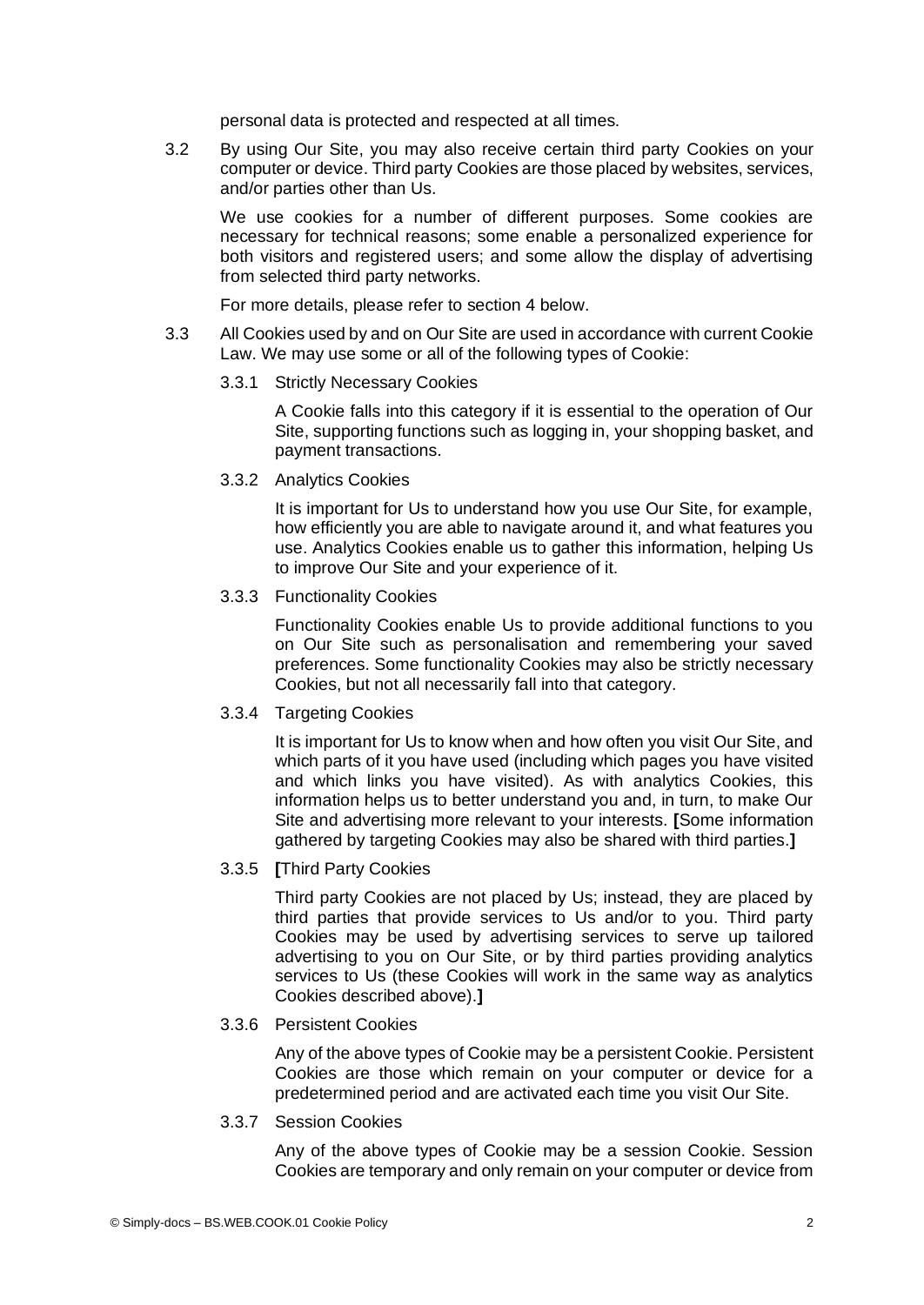the point at which you visit Our Site until you close your browser. Session Cookies are deleted when you close your browser.

- 3.4 Cookies on Our Site are not permanent and will expireas indicated in the table below**.**
- 3.5 For more details of the personal data that We collect and use, the measures we have in place to protect personal data, your legal rights, and our legal obligations, please refer to our Privacy Policy <<insert link>>.
- 3.6 For more specific details of the Cookies that We use, please refer to the table below.

# 4. **What Cookies Does Our Site Use?**

4.1 The following first party Cookies may be placed on your computer or device:

| Name of<br>5.<br><b>Cookie</b>       | <b>Purpose</b>                                                                                    | <b>Strictly Necessary</b> |
|--------------------------------------|---------------------------------------------------------------------------------------------------|---------------------------|
| devicePixelRatio                     | Used to make the site responsive to the<br>visitor's screen size.                                 | <b>No</b>                 |
| wordpress_test_cookie                | Tests that the browser accepts cookies.                                                           | <b>No</b>                 |
| $\Box$ ga                            | Google Analytics - Used to distinguish<br>users.                                                  | No                        |
| _gat_ <property-id></property-id>    | <b>Google Analytics - Used to throttle request</b><br>rate.                                       | <b>No</b>                 |
| $\_$ gid                             | Analytics<br>Used<br>Google<br>to<br>distinguish users.                                           | <b>No</b>                 |
| tk_ai                                | Jetpack - Stores the unique identifier for the<br>publisher to enable Jetpack to collect data.    | <b>No</b>                 |
| tk Ir                                | Jetpack - Stores the unique identifier<br>for the publisher to enable Jetpack to collect<br>data. | <b>No</b>                 |
| tk_or                                | Jetpack - Stores the unique identifier for the<br>publisher to enable Jetpack to collect data.    | <b>No</b>                 |
| wp-settings-{user_id}                | Used to persist a user's wp-admin<br>configuration.                                               | Yes                       |
| wporg_logged_in<br>wporg_sec         | Used to check whether the current visitor is<br>a logged-in WordPress.org user.                   | Yes                       |
| wporg_locale                         | <b>Used</b><br>persist<br>user's<br>locale<br>to<br>a<br>configuration.                           | Yes                       |
| cookielawinfo-<br>checkbox-necessary | his cookie is set by GDPR Cookie Consent<br>plugin. The cookies is used to store the user         | Yes                       |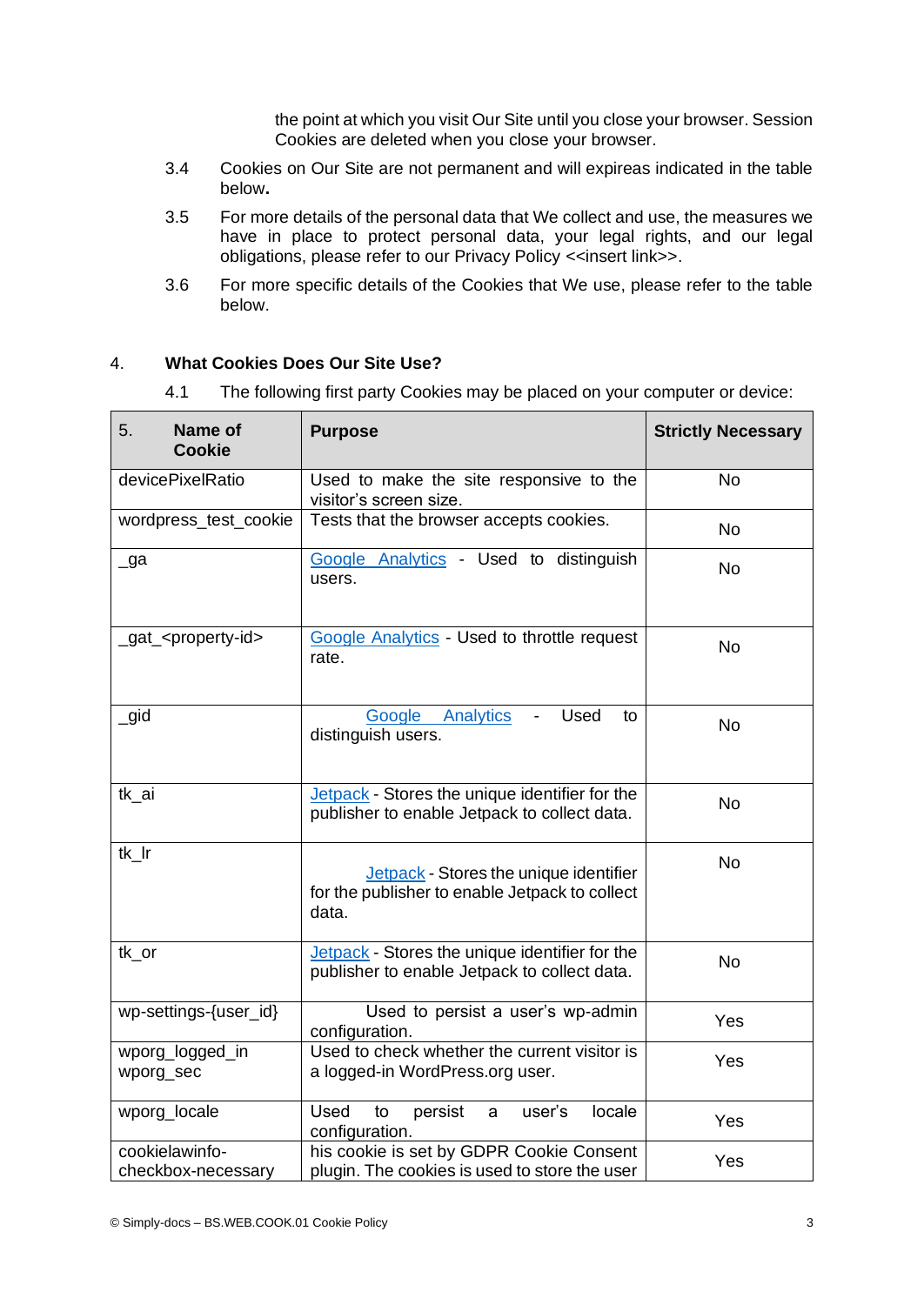| consent for the cookies in the category ' |  |
|-------------------------------------------|--|
| "Necessary"                               |  |

- 5.1 Our Site uses analytics services provided by Google Analytics. Website analytics refers to a set of tools used to collect and analyse anonymous usage information, enabling Us to better understand how Our Site is used. This, in turn, enables Us to improve Our Site and the products **AND/OR** services offered through it. You do not have to allow Us to use these Cookies, however whilst Our use of them does not pose any risk to your privacy or your safe use of Our Site, it does enable Us to continually improve Our Site, making it a better and more useful experience for you.
- 5.2 The analytics service(s) used by Our Site use(s) analytics Cookies to gather the required information.

| <b>Name of Cookie</b>                          | <b>Default</b><br>expiration<br>time | <b>Provider</b> | <b>Purpose</b>                                                                                                                                                                                                                                                                                                                                                   |
|------------------------------------------------|--------------------------------------|-----------------|------------------------------------------------------------------------------------------------------------------------------------------------------------------------------------------------------------------------------------------------------------------------------------------------------------------------------------------------------------------|
| $\lrcorner$ ga                                 | 2 years                              | Google          | Used to distinguish users                                                                                                                                                                                                                                                                                                                                        |
| $\_$ gid                                       | 24 hours                             | Google          | Used to distinguish users.                                                                                                                                                                                                                                                                                                                                       |
| _ga_ <container-id></container-id>             | 2 years                              | Google          | Used to persist session state.                                                                                                                                                                                                                                                                                                                                   |
| _gac_gb_ <container-<br>id&gt;</container-<br> | 90 days                              | Google          | contains<br>campaign<br>related<br>information. If you have linked<br>your Google Analytics and<br>Google Ads accounts, Google<br>Ads website conversion tags will<br>read this cookie unless you opt-<br>out.                                                                                                                                                   |
| _gat_UA-38015738-<br>54                        | 90 days                              | Google          | This is a pattern type cookie set<br>by Google Analytics, where the<br>pattern element on the name<br>contains the unique identity<br>of the account<br>number<br>$\alpha$<br>website it relates to. It appears<br>to be a variation of the gat<br>cookie which is used to limit the<br>amount of data recorded by<br>Google on high traffic volume<br>websites. |

5.3 The analytics service(s) used by Our Site use(s) the following analytics Cookies:

# 6. **Consent and Control**

6.1 Before Cookies are placed on your computer or device, you will be shown a pop-up requesting your consent to set those Cookies. By giving your consent to the placing of Cookies you are enabling Us to provide the best possible experience and service to you. You may, if you wish, deny consent to the placing